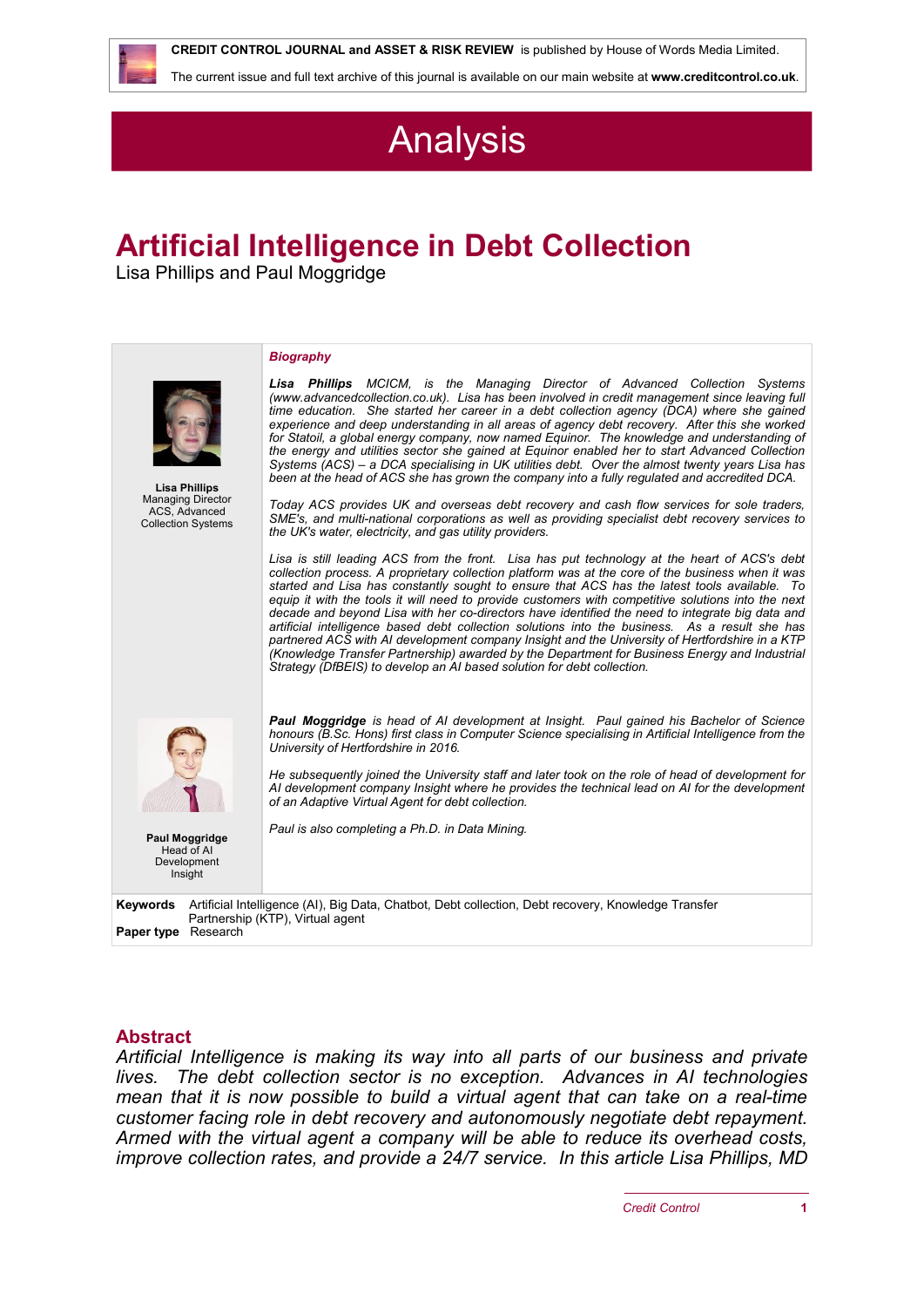The current issue and full text archive of this journal is available on our main website at **[www.creditcontrol.co.uk](http://www.creditcontrol.co.uk)**.

*Analysis*

*of ACS, and Paul Moggridge from AI development company Insight provide a framework in which these developments can be understood, describe what is needed from a debt collection virtual agent, present the status of development of such an agent, and enumerate the benefits a virtual agent will bring to a business.*

#### **Introduction**

Artificial Intelligence and its abbreviation AI are the buzz words of today. Companies use them to explain what they do and to make solutions and products sound smarter and more sophisticated than they are. AI is a broad and complex subject. In the broadest sense AI can be described as building computers and robots to do human tasks which we consider require intelligence such as to build human like machines, to collect data, and to analyse data. The consequence is that AI can be used to describe almost anything. However, the overuse of the terms makes it near impossible for the layman to separate what is a true AI based solution from what is hyperbole.

In the world of debt collection the techniques used to gather and process "big data" to classify debtors and recommend actions regularly use AI and machine learning technologies. These solutions are established and growing. They are back office solutions used by credit management departments and Debt Collection Agencies (DCAs) to enhance productivity or support business growth.

An emerging application of AI in this sector is to build virtual agents for debt collection. Virtual agents are customer facing and are already being deployed in other sectors. The growth in their sophistication is likely to result in solutions more similar to the popular concept of an artificial intelligent system seen in the movies than will the back office AI solutions.

One of the programmes for developing a virtual agent for debt collection is the work funded by the Department for Business, Energy & Industrial Strategy through its Knowledge Transfer Partnerships  $(KTP)^1$  programme and carried out by a partnership of AI development company Insight, the University of Hertfordshire and debt collection agency,  $ACS<sup>2</sup>$ . The aim is to build an AI enabled solution to negotiate debt repayments.

The purpose of this paper is to discuss AI in debt collection. It provides an overview of AI and looks at chatbots and their relevance to AI in debt collection. It also describes the work being carried out to build a virtual agent for debt collection, and reviews the benefits of the virtual agent to the debt collection process and business.

#### **What is Artificial Intelligence (AI)**

AI is the application and merging of many different sciences. These include mathematics, statistics, machine learning, data mining, programming, philosophy, psychology, control theory, computer engineering, and bio-computation – the list is almost endless.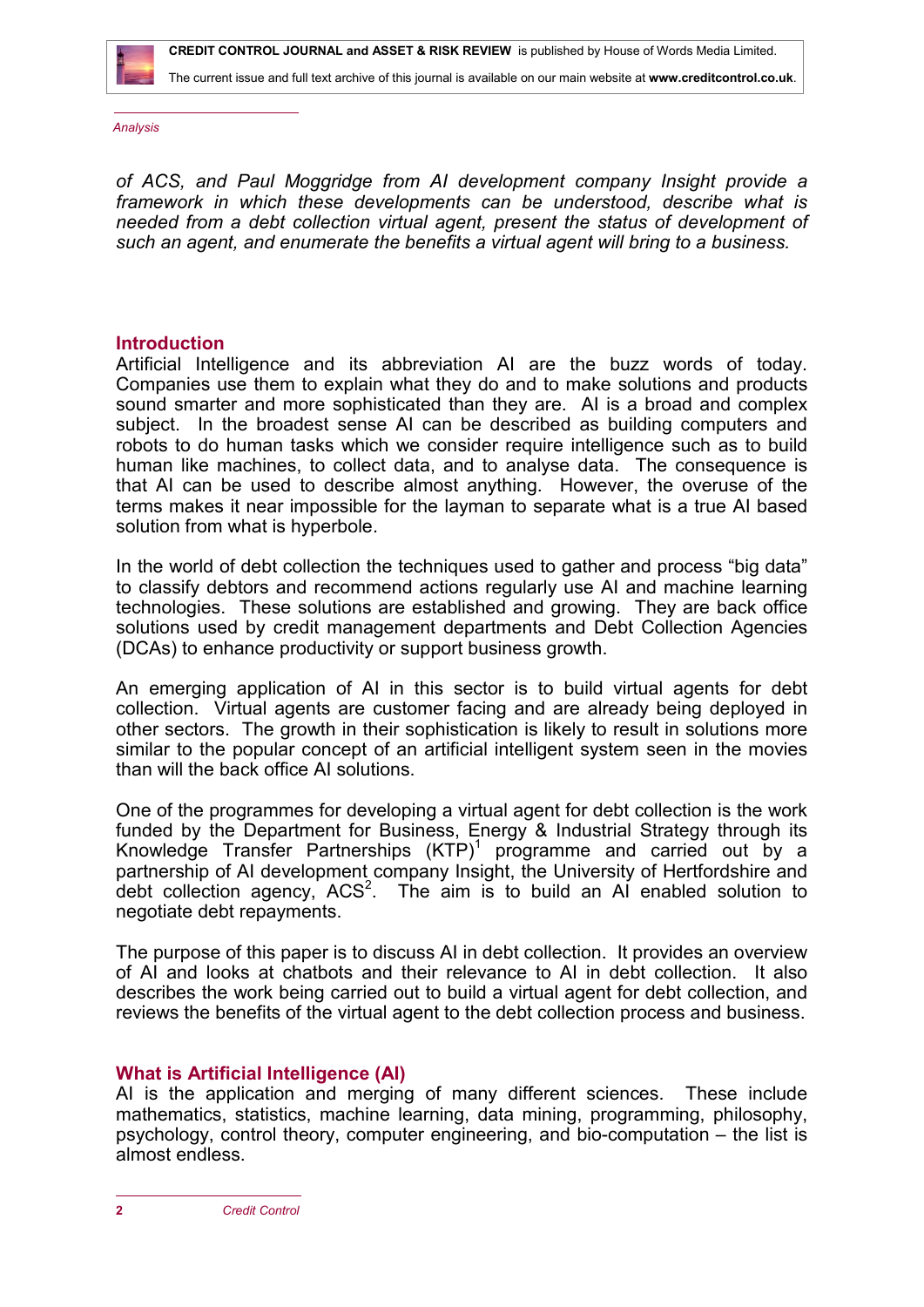

Artificial intelligence engenders a range of views as to its efficacy and safety:

Steven Hawkins backing both horses commented *"(AI) could either be the best or the worst thing for the human race."*

Elon Musk is more partisan and believes *"AI is our biggest existential threat."*

Whilst Huw Price, Professor of Philosophy at the University of Cambridge said, *"the potential benefits of creating intelligence is huge" and it will "transform every aspect of our lives."* 

… and Sundai Pichar, Google's CEO, called it *"one of the most important things humanity's working on. It's more profound than… electricity or fire."*

Artificial intelligence is jargon heavy and multifaceted but in general all AI solutions can be described as belonging to one of two types General and Specialised.

- 1. **General AI:** These are learning systems and all round performers. Systems which fall into this category are synonymous with the AI of popular culture – that is the C3P0, R2-D2, and iRobot AI incarnations. There are few if no true general systems around today.
- 2. **Specialised AI:** These are the workhorses of AI. They are designed to perform specific tasks and be very good at those tasks. This type of AI system is commonplace. Some of the applications which use a specialised AI include smart phones, smart homes, and robot vacuum cleaners. Other applications which use AI but its use is not obvious are Duolingo and Netflix.

#### **How to understand AI and its capabilities**

Understanding how AI can help us in our jobs means having an appreciation of the types of AI that are available, the nature and benefit of the AI solutions which can be built with these, and how they may be combined to create a powerful tool.

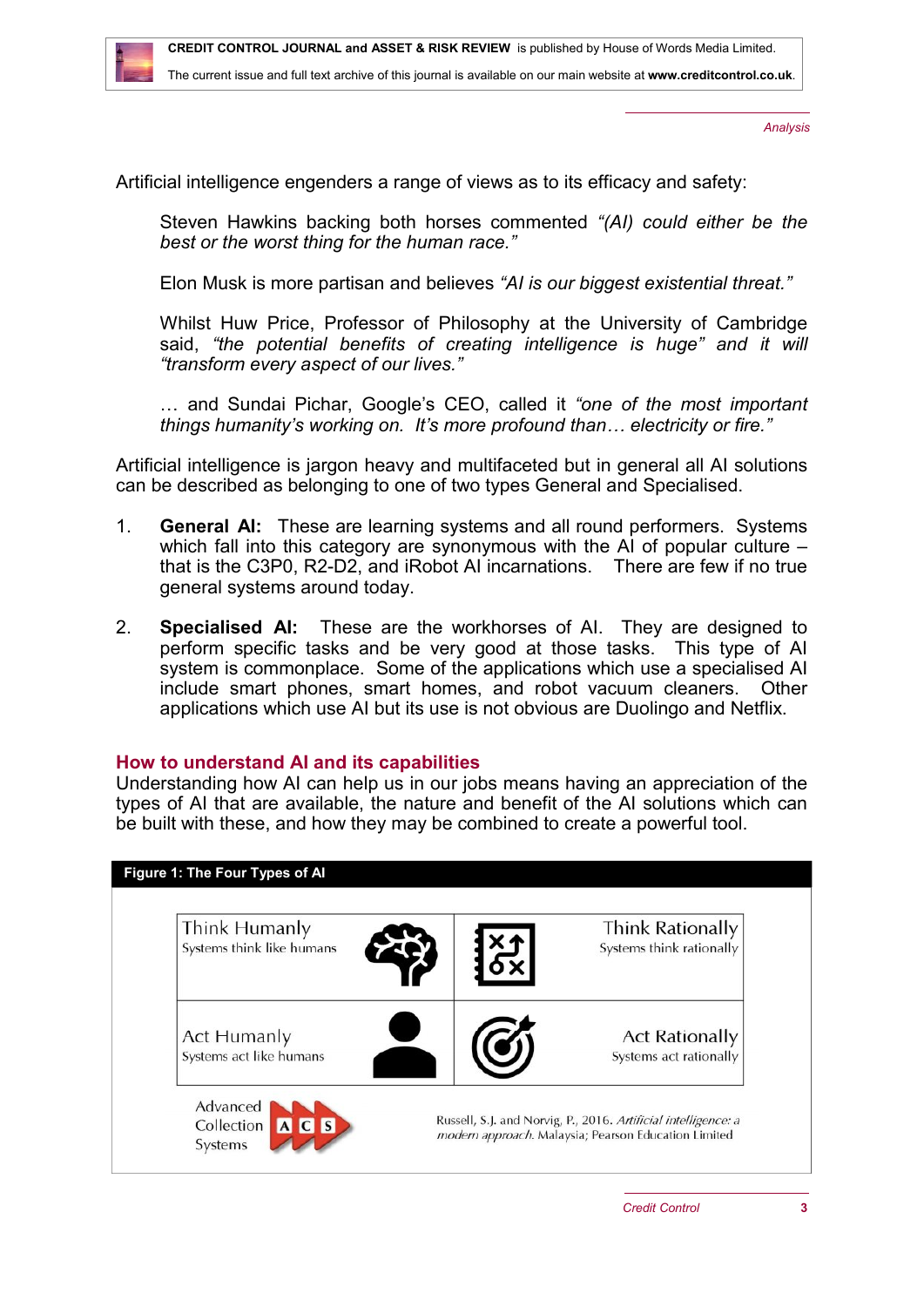

 **CREDIT CONTROL JOURNAL and ASSET & RISK REVIEW** is published by House of Words Media Limited.

The current issue and full text archive of this journal is available on our main website at **[www.creditcontrol.co.uk](http://www.creditcontrol.co.uk)**.

*Analysis*

A practical tool for thinking about AI and explaining its capabilities are the definitions proposed by Russel and Novig in their seminal book *Artificial intelligence*  a modern approach<sup>3</sup>. This has become the de facto encyclopedia of all things AI and one of the most popular books in the field.

Russel and Novig proposed that AI systems could be described by how they were designed to achieve their function. They proposed that solutions which used AI to achieve a function did so by either thinking humanly, acting humanly, thinking rationally, or acting rationally.



In practice AI based solutions show a combination of these characteristics in their design. This is illustrated by comparing three AI applications Deep Blue, Amazon Alexa and NatWest Cora. Each exhibits a different combination of these characteristics:

- **Deep Blue:** One of the earliest examples of AI was IBM's Deep Blue. Designed to play chess Deep Blue worked by exploring every possible move and always choosing the action with the most possible win scenarios. It was primarily designed to act and think rationally. It did not think in a human way and did not act in a human way. Deep Blue used a brute force approach, and one of its developers even disclaimed that it was artificial intelligence at all.
- **Amazon Alexa:** Amazon Alexa produces an illusion of being a human and acts somewhat humanly. It performs certain tasks well in a human fashion but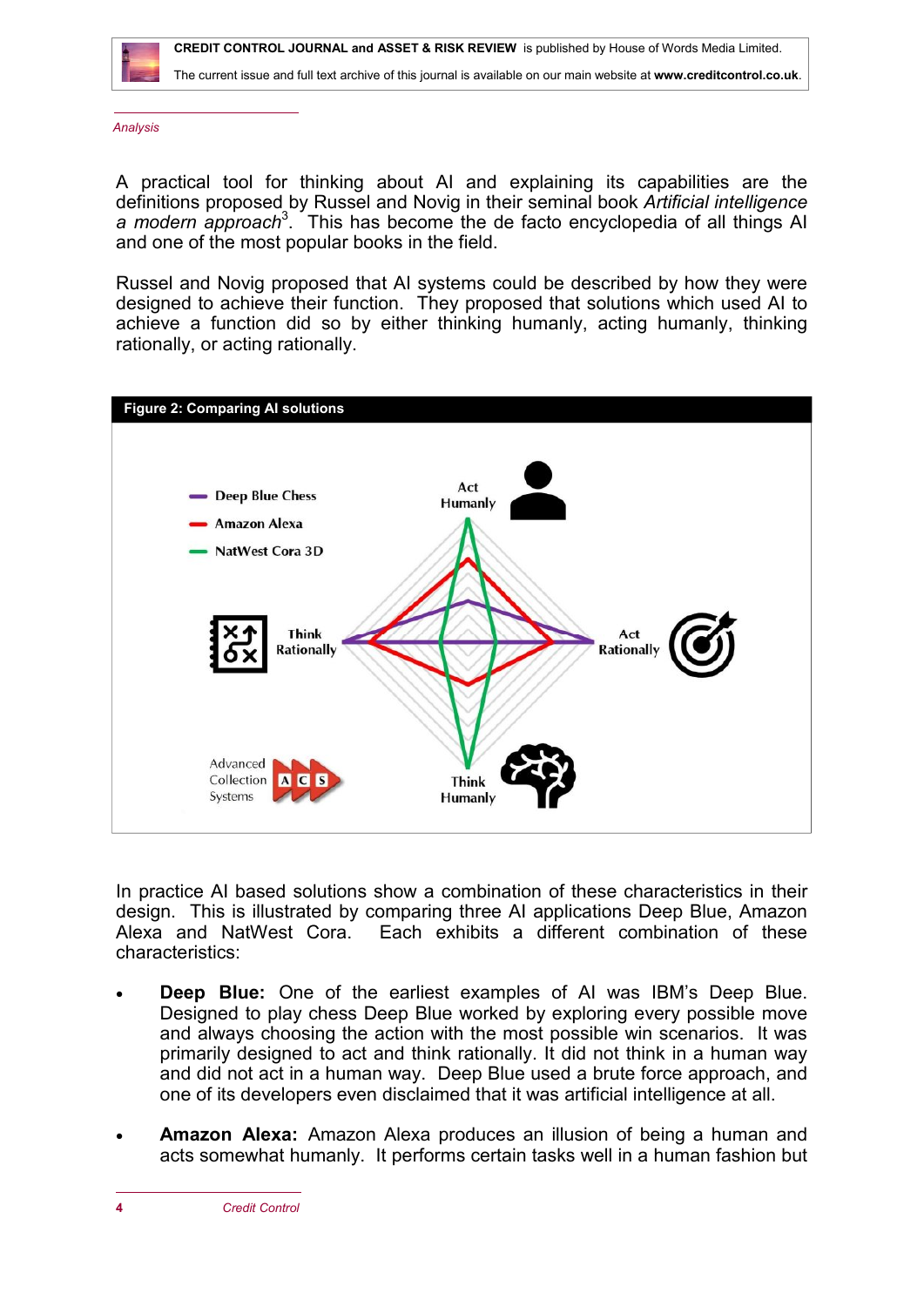behind the scene pre-programmed functions are being called to achieve a lot of the functionality. Amazon Alexa relies primarily on acting rationally and thinking rationally.

• NatWest Cora<sup>4</sup>: A solution believed to use AI which thinks like a human and acts like a human is the virtual reality chatbot Cora. Developed by Soul Machines<sup>5</sup> for UK bank NatWest this system acts very humanly and models the way humans think, simulating aspects of the human brain. The bank has used Cora since 2017. The new Cora prototype draws upon advances in neuroscience, psychology, computing power and artificial intelligence. It is a highly life-like digital human that customers can have a two-way verbal conversation with on a computer screen, tablet or mobile phone.

# **Chatbots – what are they and why are they important**

A chatbot is a computer program which conducts a conversation via text or voice interactions. Typically a user asks a chatbot a question or gives it a command, and the chatbot responds or performs the requested action. In business they are used to deliver customer service or for information acquisition. These are the automated self-service portals we encounter every day.

Chatbots vary in their sophistication. Some use sophisticated natural language processing (NLP) systems. Simple chatbots scan for keywords, then give a reply with the most matching keywords, or the most similar wording pattern.

**Virtual agents:** When combined with AI chatbots can be made into powerful virtual agents. Virtual agents vary in their sophistication. Some are capable of completing complex tasks and exhibit human like interaction. Cora is an example of sophisticated AI used in a chatbot.

Examples of virtual agent (VA) solutions we encounter every day, with arguably a less sophisticated AI than Cora, are Google Assistant, Siri, Cortana and Alexa. Although many of these "people facing" virtual agent solutions seemingly act in a human way they are like Amazon Alexa in that they give the appearance of being human but think and act rationally.

**Conversation via text or voice interactions:** In some applications virtual agents which conduct a conversation via text offer greater flexibility for communication than those which rely on speech. Virtual agents which use text can show information, offer selectable options as well as holding a text based conversation with the customer. Hewlett Packard have used this versatility to build its "Virtual Assistant" which will help you select the correct supplies for your printer in much the same way as a human assistant.

# **AI and Virtual Agents for debt collection**

**Non-interactive non-real-time AI applications:** AI based solutions are already being used in debt collection. Typically these are back office non-real time solutions used by credit management departments and DCAs to enhance productivity or support business.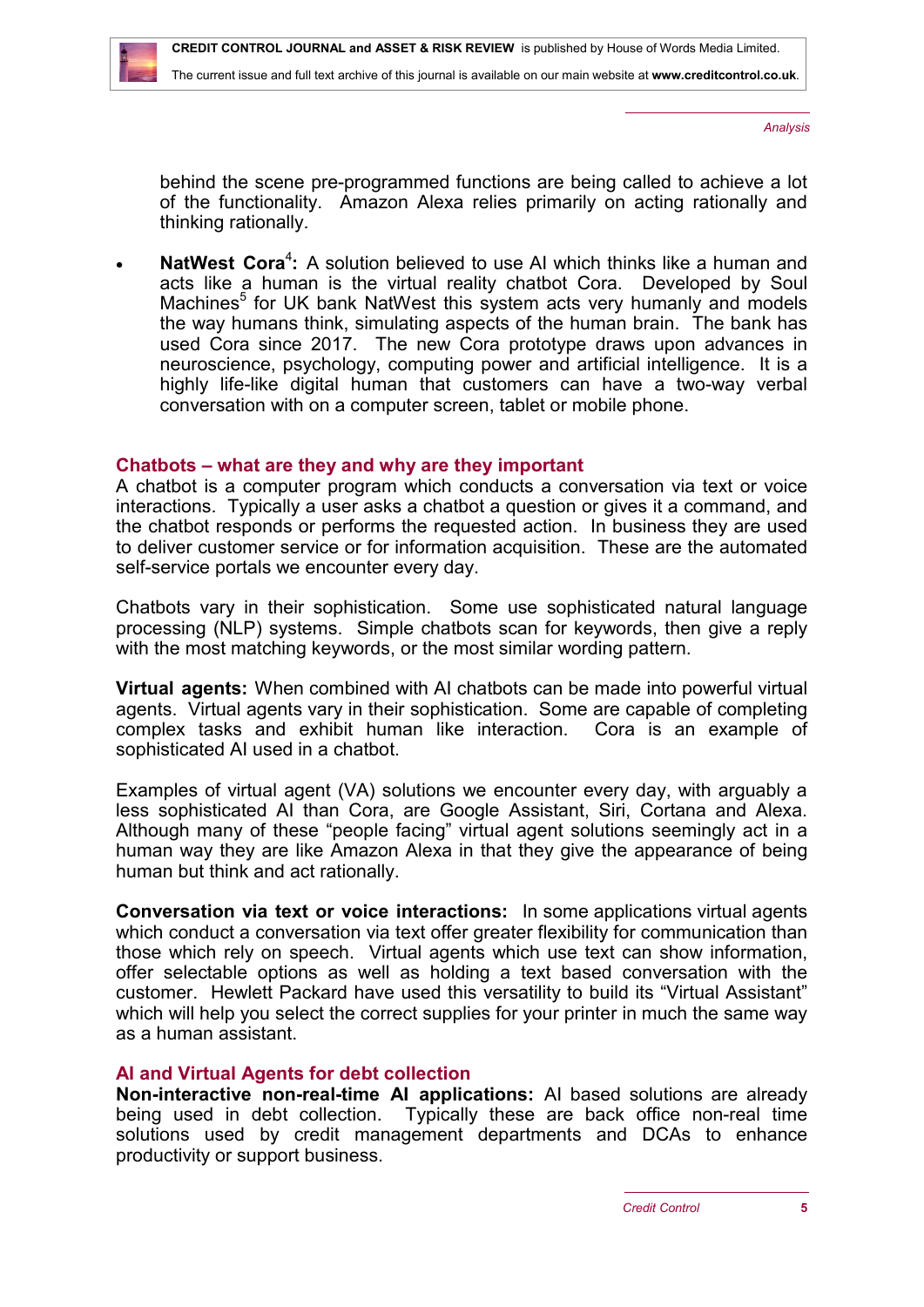



Research by TechEmergence, a business providing market research and competitive intelligence for the business applications of artificial intelligence, suggested that the most disruptive AI applications in debt collection were those used to analyse large amounts of historical records (typically held by the banks and other financial institutions). The AI applications were used for driving messaging campaigns, personalising customer (debtor) service, and debt management. The most significant usage trend discovered by TechEmergence was for the personalisation of customer communications. It found that the personalisation of communications had resulted in some increase in repayment rates.

In its report TechEmergence suggested that because the effectiveness of these AI solutions depended on having access to a large pool of customer histories or a large amount of current data, small to medium sized businesses might not have sufficient scale to successful deploy an AI solution.

**Interactive real-time AI applications:** Advances in AI mean that it is now possible to build a virtual agent which is able to interact with a human and autonomously negotiate debt repayment. This is not an impossible dream. Work is already well advanced in this area.

Within the next year the next step forward for AI in debt collection will be a virtual agent with human characteristics which amongst other things can detect vulnerability and negotiate repayment autonomously. This virtual agent will be generation beyond the AI based chatbots found on websites today. It will have human like emotions and characteristics and take a frontline role in collecting and negotiating debt repayments.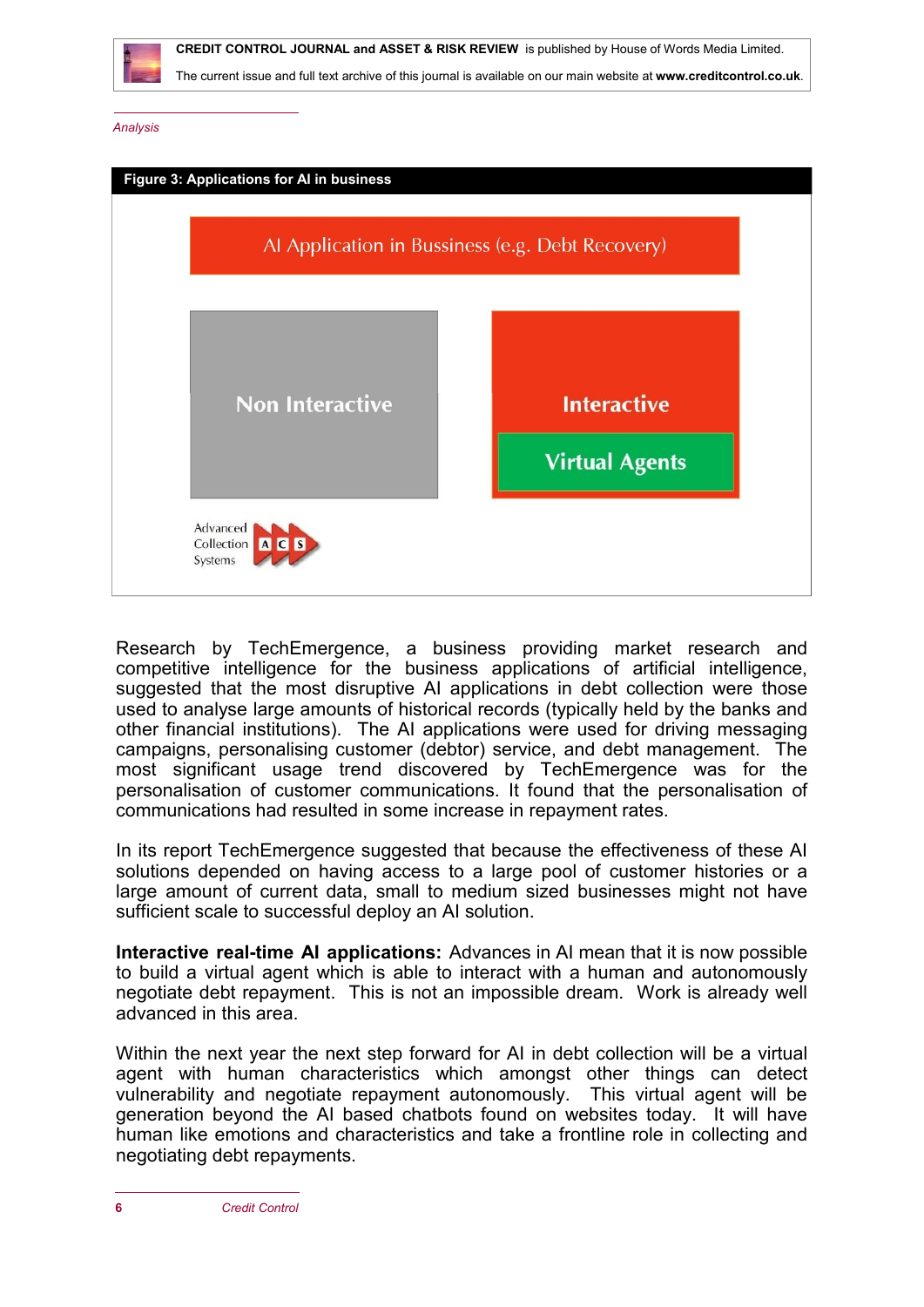**The human characteristics needed:** Virtual agents for debt collection must be able to act and think like a human agent. This requires a sophisticated AI. The ability to detect lying, detect vulnerability and plan negotiation strategy are complex human traits. To be an excellent negotiator and handle the sensitivities of the debt conversation the AI used by virtual agents needs to have both a fixed rational system and the capacity to use emotions. These virtual agents like their human role models will need to be capable of:

- **Perception:** Good collection agents need the perception to enable them to construct a perceived model of the individual customer, to understand their mind set, and to form a view about their vulnerability and willingness to pay.
- **Adaptability:** Agents need to adapt their tone and style throughout a debt negotiation and when dealing with different customer types and debt.
- **Detecting human emotions:** Agents need to be able to detect human emotions using hidden cues such as word usage or other inputs such as the way someone is speaking or, in the case of a virtual agent conducting a conversation via text, in the way they are typing.
- **Learning and optimising:** Agents need the ability to learn the behaviours and preference of debtors from experience such that they can draw on these experiences and negotiate the best possible outcome.

This means that a virtual agent for debt collection must not only think and act rationally but also think and act humanly.

**AI designed for debt collection:** To give the virtual agent the human characteristics it needs for debt collection has meant that the development programme has needed to build from the ground up. The result is a highly sophisticated virtual agent solution dedicated to debt collection with the ability to think and act like a human as well as thinking and acting rationally.

The debt collection virtual agent, like its human role model, needs to be capable of detecting lying, detecting vulnerability and planning negotiation strategy. To achieve this, cutting edge research has been carried out by the University of Hertfordshire in disciplines spanning computer science and psychology such as:

- **Negotiation patterns:** The psychology team at the university has carried out research with ACS to analyse the negotiation patterns of human debt collection agents.
- **Web page lying:** Research by the psychology team into lying during real time data entry on a web page has revealed ways to identify answers and information which could need reconfirming.
- **Wealth indicators:** Methods for using publicly available information to reveal the clues and indicators of the customer's ability to pay have been researched by the computer science team at the university.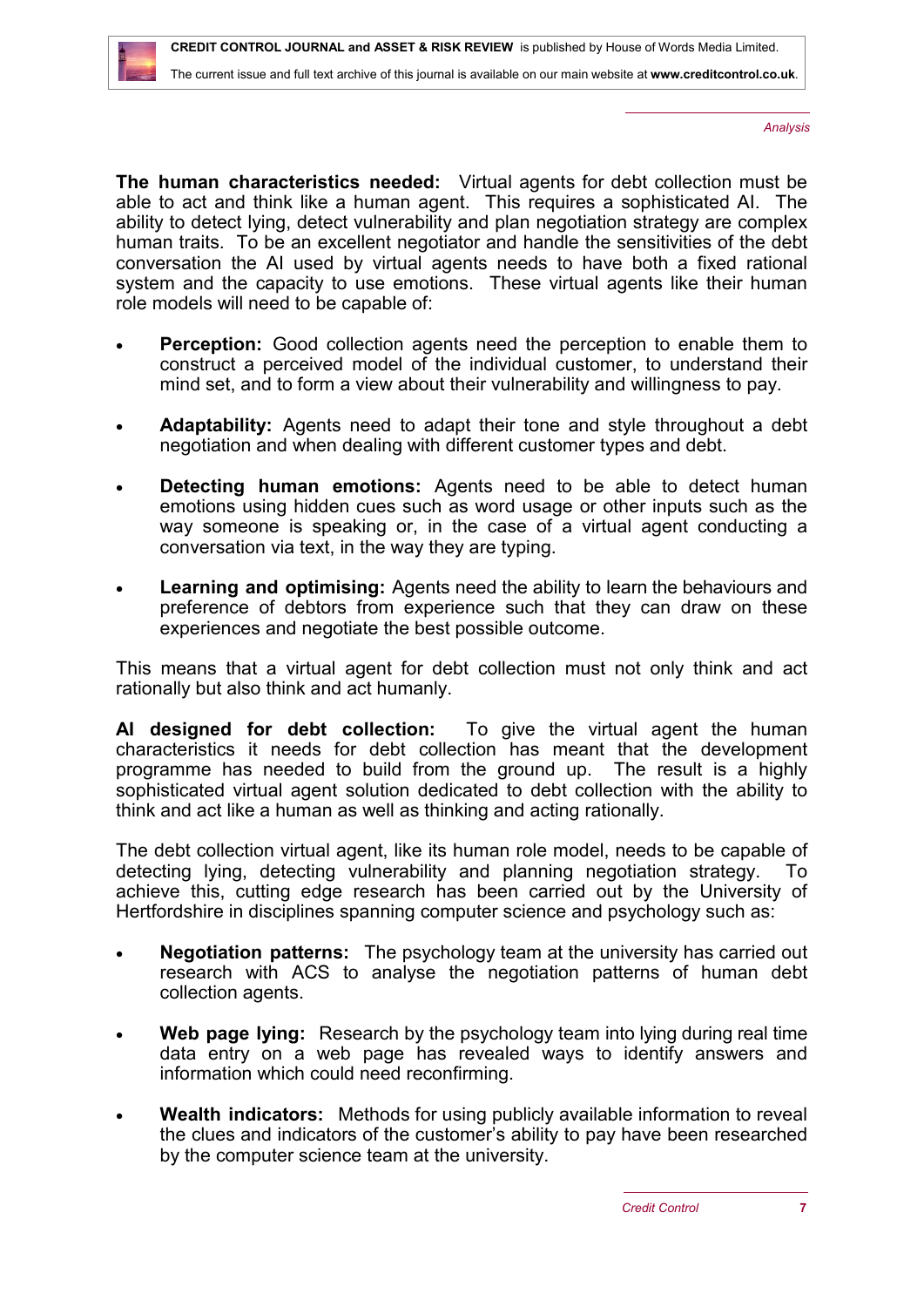

 **CREDIT CONTROL JOURNAL and ASSET & RISK REVIEW** is published by House of Words Media Limited.

The current issue and full text archive of this journal is available on our main website at **[www.creditcontrol.co.uk](http://www.creditcontrol.co.uk)**.

*Analysis*

 **Data mining of voice based debt negotiations:** The computer science team at the university has worked with ACS to develop methods to data mine the voice negotiations of debt collection agents and harvest the hidden information.



**Novel communication:** To enable the virtual agent to lead an intelligent conversation with the customer and negotiate repayment has necessitated a rethinking of the way the virtual agent will communicate with the customer.

The text and voice based communications typically used by AI chatbots are not suited to debt collection virtual agents. As a result a forms based communication has needed to be developed by the team. The forms based agent will reduce stress for the customer and offers several advantages over the other types of communications:

- **Flexibility:** The forms based virtual agent offer greater flexibility for communication than speech based virtual agents. The forms based virtual agent can show information, offer selectable options as well as holding a conversation with the customer.
- **Reliability:** Speech based agents suffer from unreliable speech recognition in noisy environments or when the language becomes even slightly complex. They are often time consuming to use as they require you to structure your response to the virtual agent. Sometimes it can take several attempts for the virtual agent to understand the response.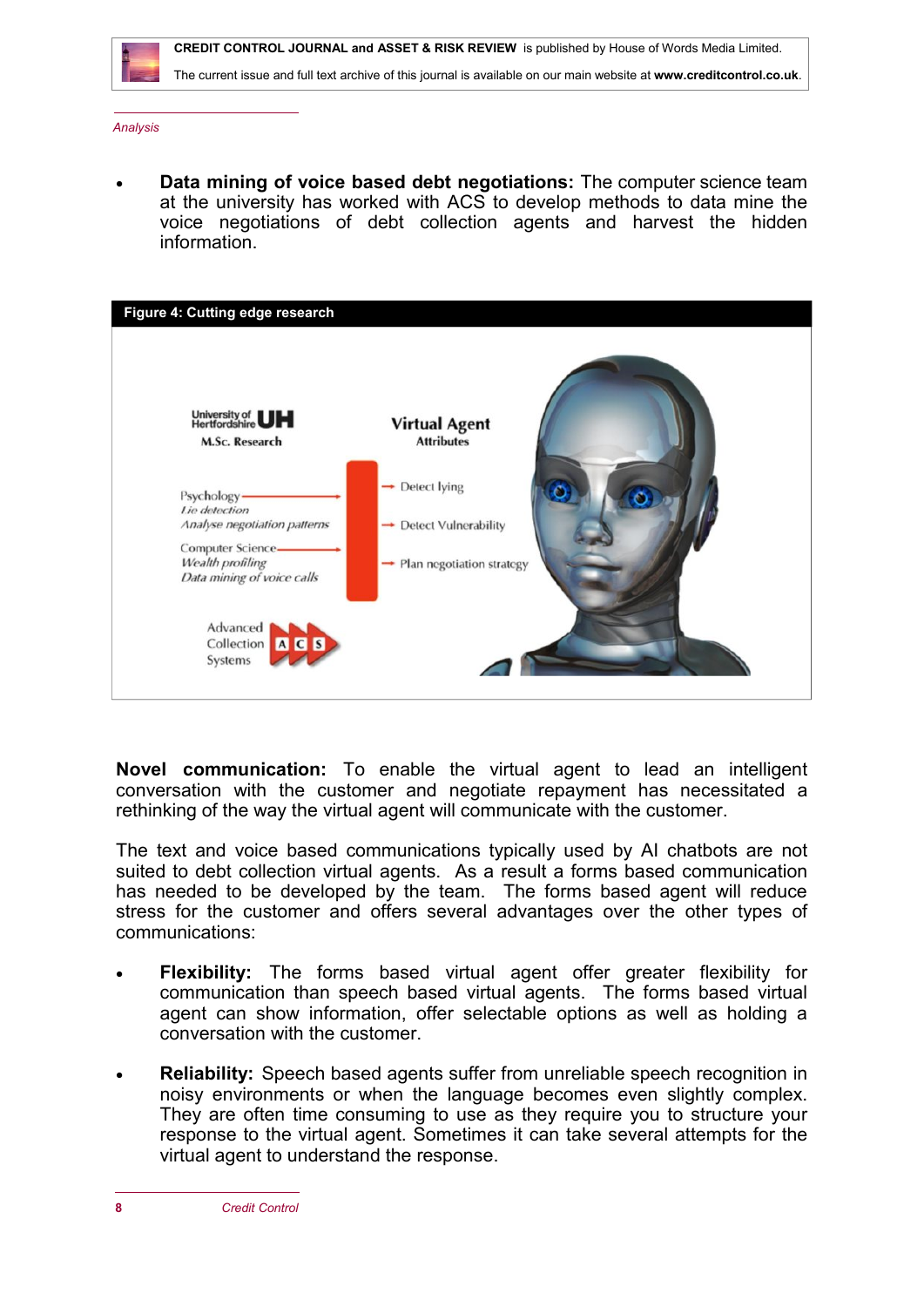- **Privacy:** Speech based virtual agents do not provide the same level of privacy that a text or forms based agent does. This can lead to a feeling of stress for the customer. Text based agents can be used discretely. There is no spoken conversation which can be overheard by others.
- **Time:** During a negotiation the customer often wants time to think and consider before replying. The timeouts built into voice based agents are a source of unwanted pressure for the customer as they are required to make a response within the timeout or are asked the question again. Text of forms based agents are able to deal with pauses for thought. The customer enters their response when they are ready and able.
- **More acceptable:** People are often unsettled when Avatars and audio/visual simulations closely resembling humans in many respects but not quite convincingly realistic are used. This is known as the uncanny valley hypothesis<sup>6</sup>.

# **The value and role of Virtual Agents in debt collection**

**A human agent in all but name:** The aim of the work funded by the DfBEIS through its Innovate UK programme is to build an AI enabled solution to negotiate debt repayments. The virtual agent will be a generation beyond the chatbots found on websites today. It will take a frontline role in collecting and negotiating debt repayments.

The debt collection virtual agent is a game changer for the sector. It will benefit the company, the process of debt recovery, and the customer. For instance, managers at all levels within a business will see it either as a strategic business asset or a powerful operational resource.

**Company directors:** Companies will be able to manage higher debt volumes with existing staffing levels and have more flexibility when planning budgets. For DCAs it will impact the firm's ability to compete in marginal markets, lower the cost of entry to new debt markets, control overhead costs, and offer customers a 24/7 service. Its impact will be felt on:

- **Growth:** Growth will be possible without the need to increase physical headcount.
- **Profit:** The efficiency of debt collected can be improved and profit per agent increased.
- **Business intelligence:** The ability to pre-empt default via better customer insight/intelligence can be increased.
- **Customer care:** The customer journey and care can be enhanced by better profiling and identification of the customer type, appropriate handling and communications, and providing a personalised 24/7 experience.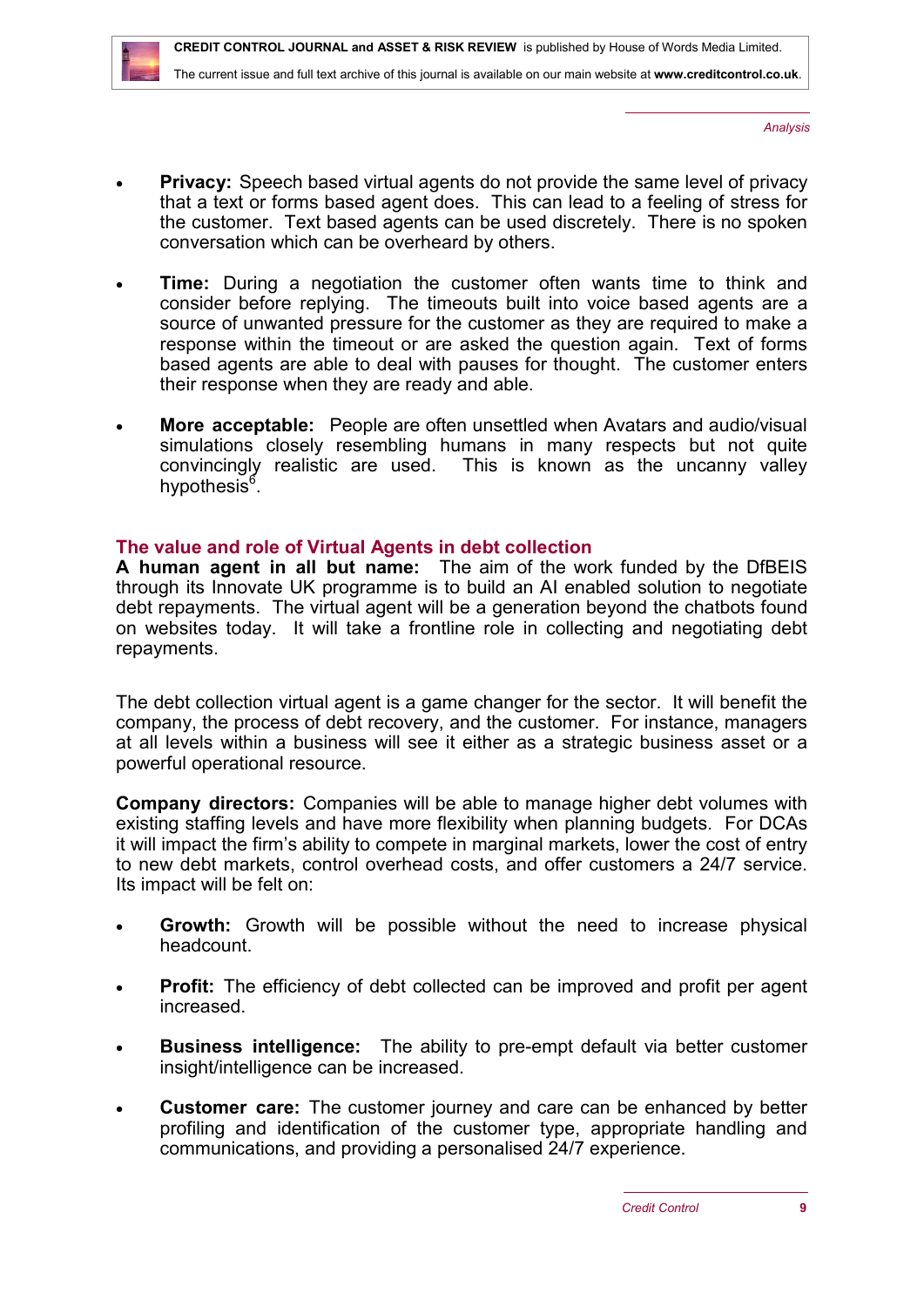

**Credit Managers:** For credit managers managing busy departments, the virtual agent will be a powerful operational resource giving them additional staff resources and control. It will provide:

- **Flexible staff resource:** The virtual agent can be turned on and turned off as needed and with the ability to autonomously negotiate repayments the department's headcount can be matched to the volume of work on a daily basis.
- **Consistent performance:** The quality of the virtual agent's decision-making and negotiation skills remain constant.
- **Skills versatility:** With the ability to select the character and sector and debt experience of the virtual agent the collection team can be supported with specific skills as and when required.
- **Accountability:** Subjectivity is removed from the collection process. Decisions can be explained and rationalised. An audit trail of decisions made, documents presented, and negotiations concluded is an inherent feature of the virtual agent. This will assist in responding to any regulation and compliance complaint received.
- **Affordability:** The virtual agent is envisaged to be a marginal cost for a collection department thus making it economic to collect low value debt. The virtual agent can be turned on and off as required meaning there is no ongoing permananet staffing cost to consider.

**Recovery rates and debt collection:** Anecdotal evidence from the research carried out by TechEmergence suggests that using AI solutions for personalisation of messaging can result in an increase in repayment rates. The real time AI in the form of the virtual agents being developed by the Innovate programme has the potential to deliver even greater benefits for the debt collection process including:

- **Better outcomes:** There is never a time when the virtual agent will suffer from tiredness or be unduly affected by aggressive customers.
- **Personality suited to the customer:** The personality and mood of the virtual agent can be adjusted to match the target customer type. This will aid establishing good communications and rapport and empathy.
- **Detection of vulnerable debtors:** With techniques built in to detect vulnerable customers the virtual agent will know when and when not to compromise.
- **Handle complex debts:** Like a human collector the virtual agent will learn from its experience, and as its learning progresses take on more complex negotiations.